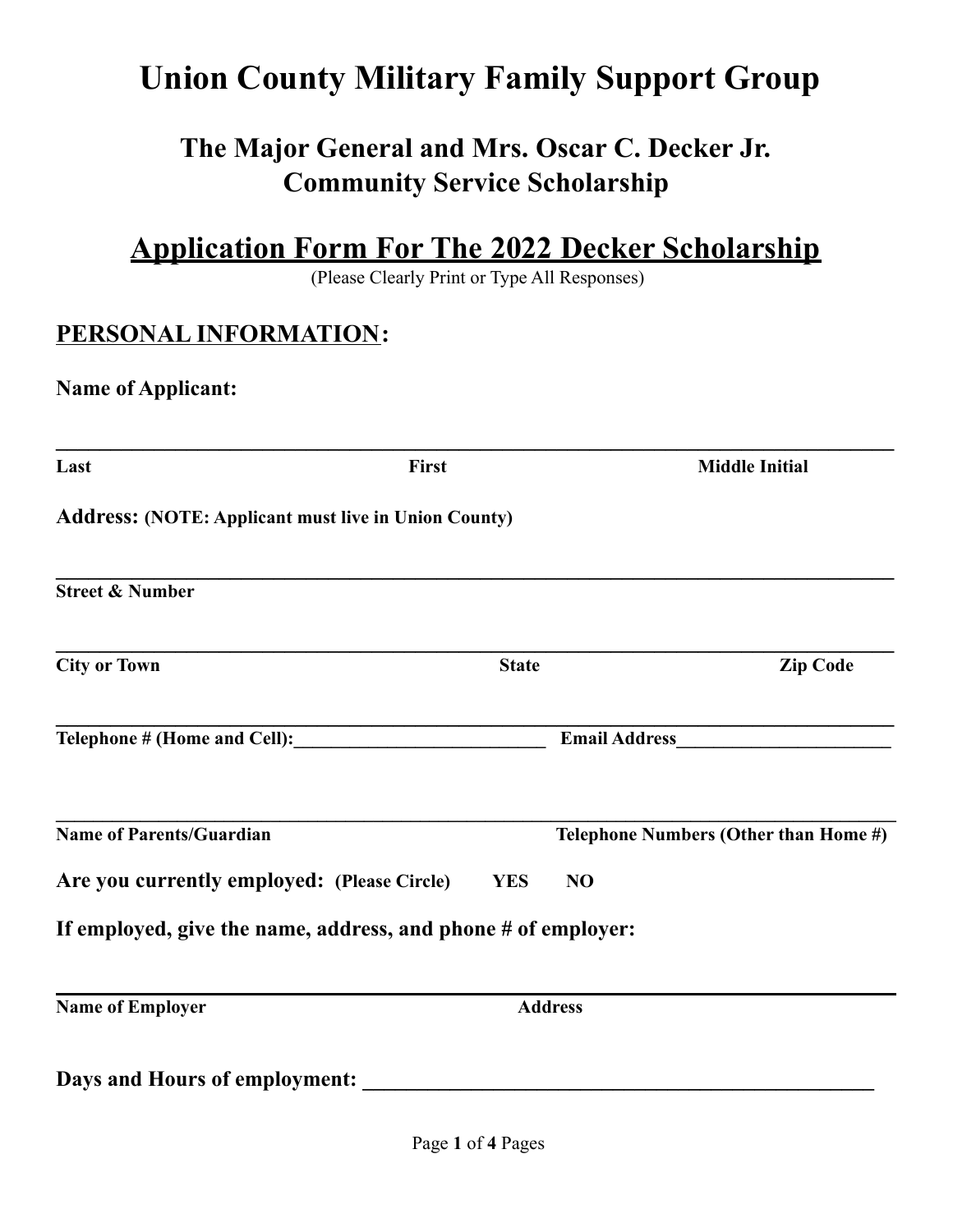### **What is the best time for to contact you:\_\_\_\_\_\_\_\_\_\_\_\_\_\_\_\_\_\_\_\_\_\_\_\_\_\_\_\_\_\_\_\_\_\_\_\_\_\_\_\_\_ SCHOLARSHIP ELIGIBILITY REQUIREMENTS:**

|                                          | NOTE: Applicants must attend a school in the Fairbanks, Marysville, or North Union School Districts.                                                     |                      |           |           |
|------------------------------------------|----------------------------------------------------------------------------------------------------------------------------------------------------------|----------------------|-----------|-----------|
| (Applicant must be a Graduating Senior)  | Are you a High School Senior who will graduate this year: (Circle)                                                                                       |                      | Yes       | <b>NO</b> |
|                                          | Are you home-schooled: (Circle) Yes No<br>If yes, in what Union County School District do you live:<br>1992. The Manuscript School District do you live: |                      |           |           |
|                                          | If not home-schooled, what High School do you attend: __________________________                                                                         |                      |           |           |
|                                          | Name, Telephone Number, and Email Address of School Counselor:                                                                                           |                      |           |           |
| <b>Name</b>                              | Telephone #                                                                                                                                              | <b>Email Address</b> |           |           |
| <b>What is your Grade Point Average:</b> | What is your Grade Point Average:<br>(Applicants must have at least a 3.0 GPA) (Attach a copy of latest Report Card)                                     |                      |           |           |
|                                          | Have you taken any college courses so far: (Please Circle) YES                                                                                           | NO                   |           |           |
|                                          |                                                                                                                                                          |                      |           |           |
|                                          | Have you been accepted to a college or university: (Please Circle) YES<br>(Applicant must have proof of acceptance) (Attach copy of acceptance letter)   |                      | <b>NO</b> |           |
|                                          | Name of College/University you plan on attending and start date:                                                                                         |                      |           |           |
| If not yet accepted, please explain:     | (Note: Proof of acceptance must be provided before the scholarship check will be issued)                                                                 |                      |           |           |
|                                          |                                                                                                                                                          |                      |           |           |
|                                          | What degree will you get upon completion of study: BA BS Other (Explain)                                                                                 |                      |           |           |
|                                          | What other Short and Long-Term Goals do you have:                                                                                                        |                      |           |           |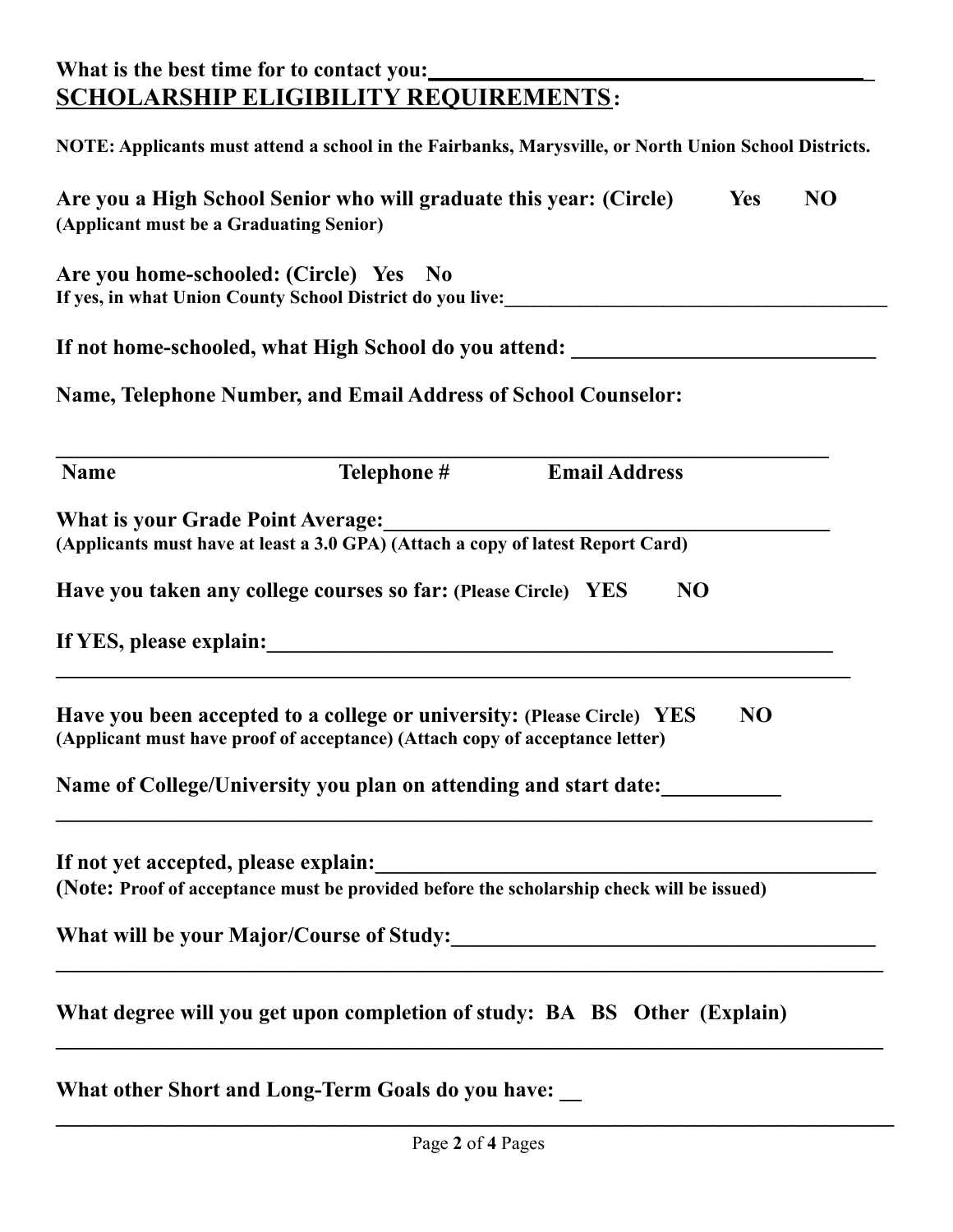### **ELIGIBILITY REQUIREMENTS (Continued)**

**List all Recent Extra-Curricular Activities (Clubs, Sports, Scouts, etc) (Years of Membership and Leadership Positions Held): (Attach another page if needed)**

 $\mathcal{L}_\mathcal{L} = \{ \mathcal{L}_\mathcal{L} = \{ \mathcal{L}_\mathcal{L} = \{ \mathcal{L}_\mathcal{L} = \{ \mathcal{L}_\mathcal{L} = \{ \mathcal{L}_\mathcal{L} = \{ \mathcal{L}_\mathcal{L} = \{ \mathcal{L}_\mathcal{L} = \{ \mathcal{L}_\mathcal{L} = \{ \mathcal{L}_\mathcal{L} = \{ \mathcal{L}_\mathcal{L} = \{ \mathcal{L}_\mathcal{L} = \{ \mathcal{L}_\mathcal{L} = \{ \mathcal{L}_\mathcal{L} = \{ \mathcal{L}_\mathcal{$ 

**\_\_\_\_\_\_\_\_\_\_\_\_\_\_\_\_\_\_\_\_\_\_\_\_\_\_\_\_\_\_\_\_\_\_\_\_\_\_\_\_\_\_\_\_\_\_\_\_\_\_\_\_\_\_\_\_\_\_\_\_\_\_\_\_\_\_\_\_\_\_\_\_\_\_\_\_\_ \_\_\_\_\_\_\_\_\_\_\_\_\_\_\_\_\_\_\_\_\_\_\_\_\_\_\_\_\_\_\_\_\_\_\_\_\_\_\_\_\_\_\_\_\_\_\_\_\_\_\_\_\_\_\_\_\_\_\_\_\_\_\_\_\_\_\_\_\_\_\_\_\_\_\_\_\_**

**\_\_\_\_\_\_\_\_\_\_\_\_\_\_\_\_\_\_\_\_\_\_\_\_\_\_\_\_\_\_\_\_\_\_\_\_\_\_\_\_\_\_\_\_\_\_\_\_\_\_\_\_\_\_\_\_\_\_\_\_\_\_\_\_\_\_\_\_\_\_\_\_\_\_\_\_\_**

**\*Attach a one-page personal letter addressed to the Decker Scholarship Selection Board explaining why YOU should be considered for this scholarship. Provide details of your demonstrated history of selfless service/community service which has benefitted your community/others. (Examples: city,village, neighborhood, school, church, hospital, etc)**

**Provide the name (s), phone number(s), and email address(es) of at least one adult who can verify your act(s) of selfless service/community service. Also explain how they are able to make this verification. NOTE: Individual(s) cannot be a relative(s).**

**\_\_\_\_\_\_\_\_\_\_\_\_\_\_\_\_\_\_\_\_\_\_\_\_\_\_\_\_\_\_\_\_\_\_\_\_\_\_\_\_\_\_\_\_\_\_\_\_\_\_\_\_\_\_\_\_\_\_\_\_\_\_\_\_\_\_\_\_\_\_\_\_\_\_\_\_\_\_\_\_\_\_\_\_\_\_\_\_\_ \_\_\_\_\_\_\_\_\_\_\_\_\_\_\_\_\_\_\_\_\_\_\_\_\_\_\_\_\_\_\_\_\_\_\_\_\_\_\_\_\_\_\_\_\_\_\_\_\_\_\_\_\_\_\_\_\_\_\_\_\_\_\_\_\_\_\_\_\_\_\_\_\_\_\_\_\_**

**\*Attach three (3) Letters of Recommendation from adults (other than relatives) stating why you should be considered for this scholarship. These individuals may be those verifying your selfless service/community service, and/or from school officials.**

**\_\_\_\_\_\_\_\_\_\_\_\_\_\_\_\_\_\_\_\_\_\_\_\_\_\_\_\_\_\_\_\_\_\_\_\_\_\_\_\_\_\_\_\_\_\_\_\_\_\_\_\_\_\_\_\_\_\_\_\_\_\_\_\_\_\_\_\_\_\_\_\_\_\_\_\_\_**

 $\mathcal{L}_\mathcal{L} = \mathcal{L}_\mathcal{L} = \mathcal{L}_\mathcal{L} = \mathcal{L}_\mathcal{L} = \mathcal{L}_\mathcal{L} = \mathcal{L}_\mathcal{L} = \mathcal{L}_\mathcal{L} = \mathcal{L}_\mathcal{L} = \mathcal{L}_\mathcal{L} = \mathcal{L}_\mathcal{L} = \mathcal{L}_\mathcal{L} = \mathcal{L}_\mathcal{L} = \mathcal{L}_\mathcal{L} = \mathcal{L}_\mathcal{L} = \mathcal{L}_\mathcal{L} = \mathcal{L}_\mathcal{L} = \mathcal{L}_\mathcal{L}$ 

 $\mathcal{L}_\mathcal{L} = \mathcal{L}_\mathcal{L} = \mathcal{L}_\mathcal{L} = \mathcal{L}_\mathcal{L} = \mathcal{L}_\mathcal{L} = \mathcal{L}_\mathcal{L} = \mathcal{L}_\mathcal{L} = \mathcal{L}_\mathcal{L} = \mathcal{L}_\mathcal{L} = \mathcal{L}_\mathcal{L} = \mathcal{L}_\mathcal{L} = \mathcal{L}_\mathcal{L} = \mathcal{L}_\mathcal{L} = \mathcal{L}_\mathcal{L} = \mathcal{L}_\mathcal{L} = \mathcal{L}_\mathcal{L} = \mathcal{L}_\mathcal{L}$ 

 $\mathcal{L}_\mathcal{L} = \mathcal{L}_\mathcal{L} = \mathcal{L}_\mathcal{L} = \mathcal{L}_\mathcal{L} = \mathcal{L}_\mathcal{L} = \mathcal{L}_\mathcal{L} = \mathcal{L}_\mathcal{L} = \mathcal{L}_\mathcal{L} = \mathcal{L}_\mathcal{L} = \mathcal{L}_\mathcal{L} = \mathcal{L}_\mathcal{L} = \mathcal{L}_\mathcal{L} = \mathcal{L}_\mathcal{L} = \mathcal{L}_\mathcal{L} = \mathcal{L}_\mathcal{L} = \mathcal{L}_\mathcal{L} = \mathcal{L}_\mathcal{L}$ 

 $\mathcal{L}_\mathcal{L} = \mathcal{L}_\mathcal{L} = \mathcal{L}_\mathcal{L} = \mathcal{L}_\mathcal{L} = \mathcal{L}_\mathcal{L} = \mathcal{L}_\mathcal{L} = \mathcal{L}_\mathcal{L} = \mathcal{L}_\mathcal{L} = \mathcal{L}_\mathcal{L} = \mathcal{L}_\mathcal{L} = \mathcal{L}_\mathcal{L} = \mathcal{L}_\mathcal{L} = \mathcal{L}_\mathcal{L} = \mathcal{L}_\mathcal{L} = \mathcal{L}_\mathcal{L} = \mathcal{L}_\mathcal{L} = \mathcal{L}_\mathcal{L}$ 

 $\mathcal{L}_\mathcal{L} = \mathcal{L}_\mathcal{L} = \mathcal{L}_\mathcal{L} = \mathcal{L}_\mathcal{L} = \mathcal{L}_\mathcal{L} = \mathcal{L}_\mathcal{L} = \mathcal{L}_\mathcal{L} = \mathcal{L}_\mathcal{L} = \mathcal{L}_\mathcal{L} = \mathcal{L}_\mathcal{L} = \mathcal{L}_\mathcal{L} = \mathcal{L}_\mathcal{L} = \mathcal{L}_\mathcal{L} = \mathcal{L}_\mathcal{L} = \mathcal{L}_\mathcal{L} = \mathcal{L}_\mathcal{L} = \mathcal{L}_\mathcal{L}$ 

**You may provide any additional information that supports your eligibility for this scholarship:**